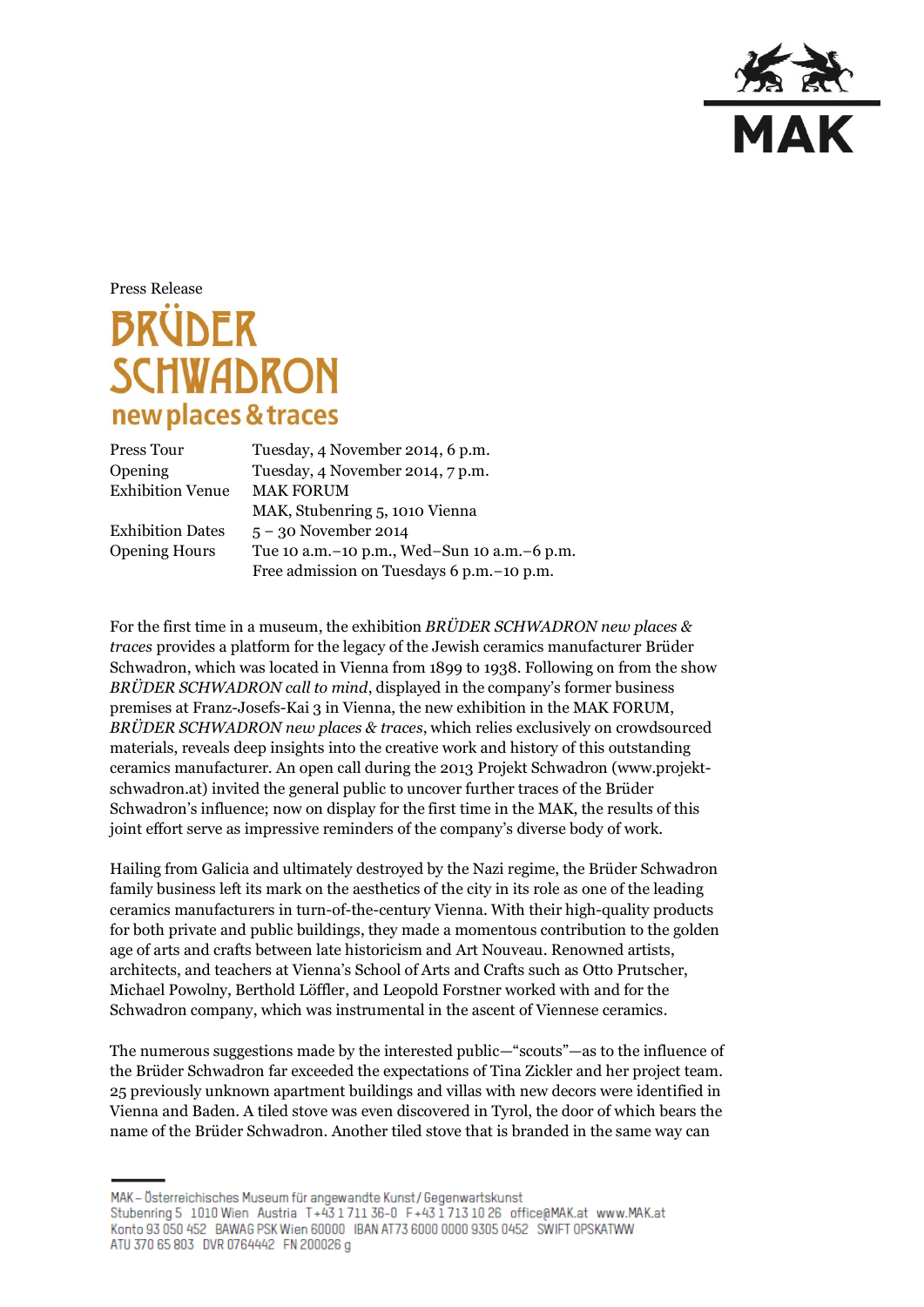

be found in the former parlor of an apartment in Vienna's 7th district. The diversity of the locations and objects tracked down by scouts is epitomized by a fountain, which is situated in the entrance area of the Residenz Zögernitz and which is listed as a protected structure. Among the objects found and donated to the exhibition is a signature tile, which was specifically marked by the Nazi regime's "Aryanizers."

Two sculptures of Neptune designed by Michael Powolny comprise the highlight of the exhibition. In Vienna's former Dianabad swimming pool—for which the Brüder Schwadron provided all of the architectural ceramic furnishings—eight of these Neptune sculptures adorned the alcoves around the warm water pool in the men's Turkish bath. A particularly special exhibit is a historical photograph documenting the company's contribution to the 1912 Spring Exhibition of Austrian Arts and Crafts in today's MAK. The Brüder Schwadron designed the brickwork and the floor covering for the garden room—the remainder of which was designed by Oskar Strnad—in this showcase of arts and crafts.

Carefully composed photographs by Lisa Rastl, which portray the rediscovered tiles and ceramics in numerous vestibules and staircases, are displayed in the MAK FORUM alongside historical images of buildings, which have since been partly or entirely destroyed, and which were once adorned with decorations by the Brüder Schwadron. Documents from the Austrian State Archives describe the reprisals that Victor Schwadron had to endure under National Socialist rule.

The aim of this second exhibition, *BRÜDER SCHWADRON new places & traces*, is to continue the work of remembrance and to preserve the memory of the Brüder Schwadron, who made an unparalleled contribution to the aesthetics of Vienna's city culture and whose family and company was tragically destroyed by the Nazis.

A catalog will accompany the exhibition: *BRÜDER SCHWADRON neue Orte & Spuren*, ed. Tina Zickler, with photographs by Lisa Rastl, historical images, as well as texts by Rainald Franz, Andreas Lehne, Kathrin Pokorny-Nagel, and Tina Zickler, self-published, 108 pages, Vienna 2014,  $\epsilon$  20, to be sold in the exhibition.

The exhibition *BRÜDER SCHWADRON new places & traces* is a cooperation between labprojects kulturverein and MAK Vienna.

Kindly supported by: Vienna Chamber of Commerce, Palmers Immobilien, Austrian Federal Chancellery, Bank Austria, National Fund of the Republic of Austria for Victims of National Socialism, and Vöslauer.

Press photos are available for download at MAK.at/press and projektschwadron.at/presse.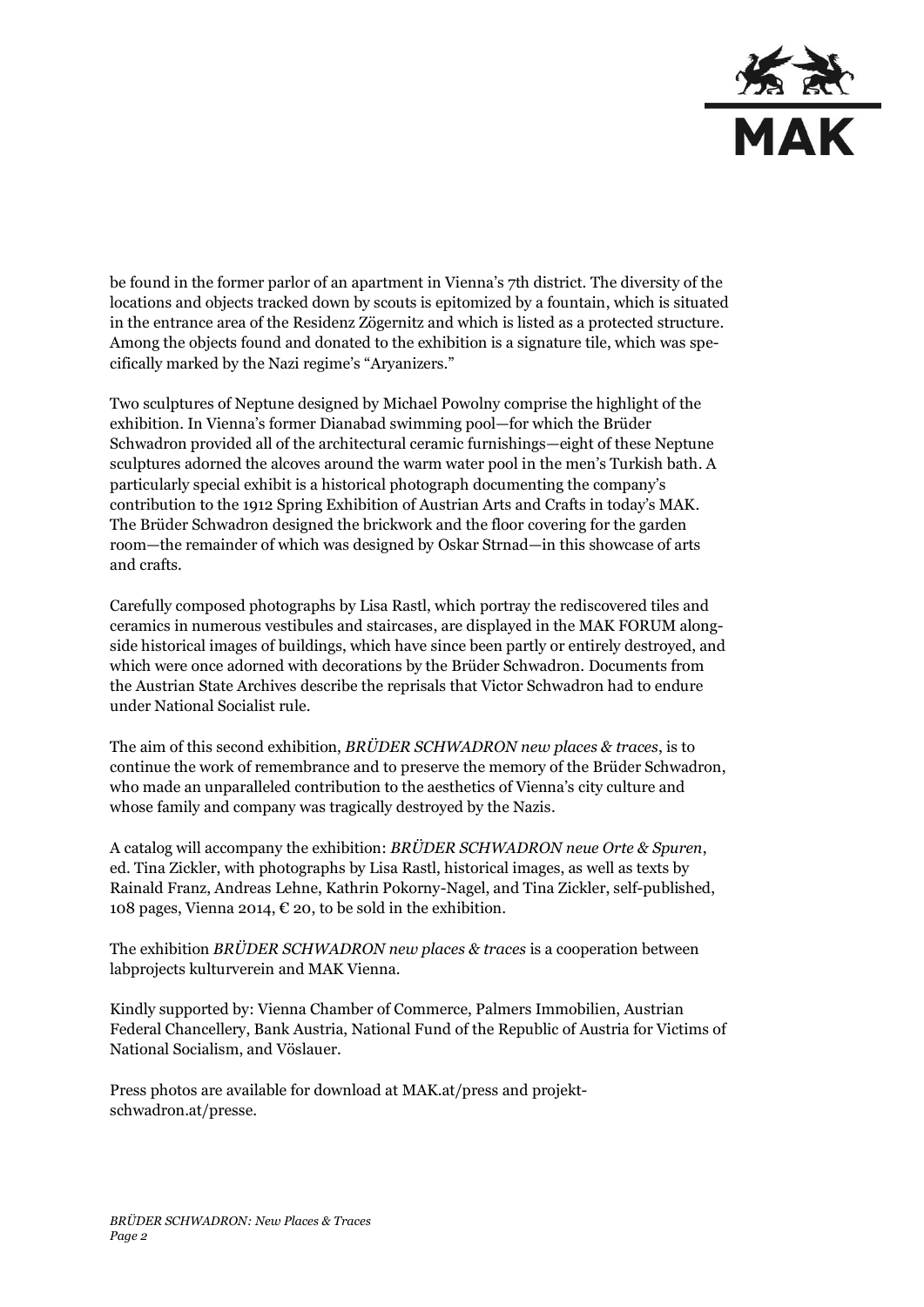

Press Data Sheet

## **BRÜDER SCHWADRON** new places & traces

| Press Tour                 | Tuesday, 4 November 2014, 6 p.m.                                        |
|----------------------------|-------------------------------------------------------------------------|
| Opening                    | Tuesday, 4 November 2014, 7 p.m.                                        |
| <b>Exhibition Venue</b>    | <b>MAK FORUM</b>                                                        |
|                            | MAK, Stubenring 5, 1010 Vienna                                          |
| <b>Exhibition Dates</b>    | $5 - 30$ November 2014                                                  |
| <b>Opening Hours</b>       | Tue 10 a.m.-10 p.m., Wed-Sun 10 a.m.-6 p.m.                             |
|                            | Free admission on Tuesdays 6 p.m. - 10 p.m.                             |
| Idea and Concept /         | <b>Tina Zickler</b>                                                     |
| Curator                    |                                                                         |
| Scientific Advisors        | Rainald Franz, MAK Curator Glass and Ceramics                           |
|                            | Kathrin Pokorny-Nagel, Head                                             |
|                            | MAK Library and Works on Paper Collection/Archive                       |
| Photography                | Lisa Rastl                                                              |
| <b>Guided Tours</b>        | Sundays at 1 p.m.                                                       |
| <b>Curator-Guided Tour</b> | Friday, 21 November 2014, 4 p.m.                                        |
|                            | Tour of the exhibition with Curator Tina Zickler as part of             |
|                            | Vienna Art Week                                                         |
| Reading with               | Saturday, 22 November 2014, 4 p.m.                                      |
| <b>Tex Rubinowitz</b>      | <b>MAK Columned Main Hall</b>                                           |
|                            | Tex Rubinowitz will read from his book Das staubige Tier -              |
|                            | <i>Über und unter Wien</i> , in which he raved about the Brüder         |
|                            | Schwadron's glazed tiles as early as 2007.                              |
| Publication                | BRÜDER SCHWADRON neue Orte & Spuren, ed. Tina Zickler,                  |
|                            | with photos by Lisa Rastl, historical images, as well as texts by       |
|                            | Rainald Franz, Andreas Lehne, Kathrin Pokorny-Nagel, and                |
|                            | Tina Zickler, self-published, 108 pages, Vienna 2014, $\epsilon$ 20, to |
|                            | be sold in the exhibition.                                              |
| <b>MAK Admission</b>       | € 7.90 regular/€ 5.50 reduced/Family Ticket € 11                        |
|                            | Free admission for children and young adults under age 19               |